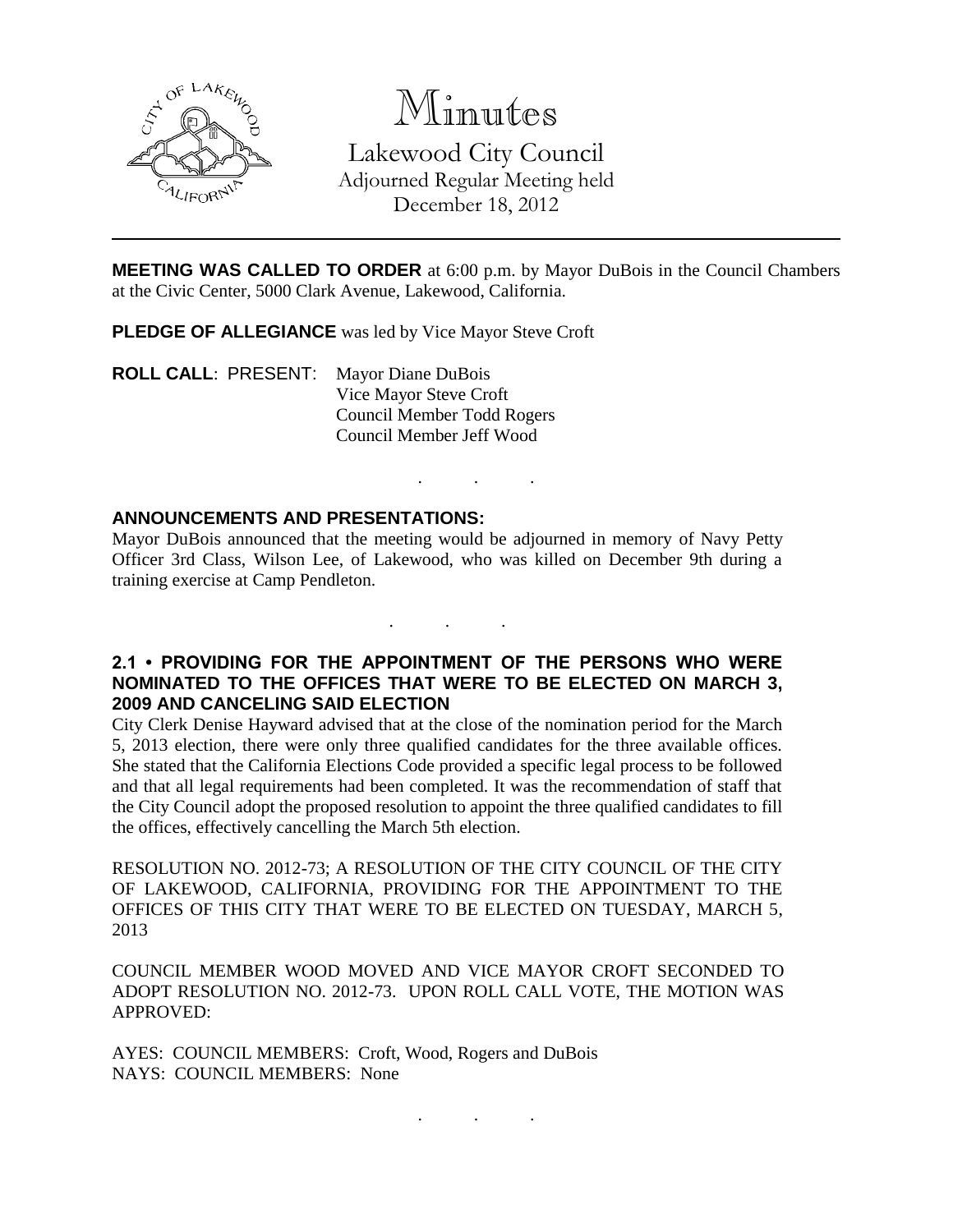## **2.2 • REVIEW OF APPLICATIONS FILED AND APPOINTMENT TO FILL CITY COUNCIL VACANCY**

Alan Gafford urged the City Council to consider a special election, regardless of the expense.

Mayor DuBois thanked everyone who had taken the time to fill out an application, noting the amazing quantity and quality of the applications received. She stated that the many good people willing to serve made the selection process even more difficult and that she was proposing the formation of an ad hoc committee to perform a more in depth review of the applications to produce a short list of four or five finalists.

Council Member Rogers stated that while he agreed with Mayor DuBois that the ad hoc process had been successfully used in the past, he did not want to be constrained by the process and wished to provide the option for Council Members not part of the ad hoc committee to add to the list. He noted that if a consensus was not reached, the calling of a special election might still be a viable option.

Council Member Wood stated that he had reviewed all of the applications, without regard to the names and he acknowledged that identifying the best applicant would be one of the toughest decisions to face the City Council. He noted that only one person could be appointed and urged the other applicants to continue to be involved in their community.

Vice Mayor Croft stated that he supported the ad hoc committee concept and that there was enough time to go through the ad hoc process, with a thorough review of the wide variety of applications and bring back recommendations to the full Council. He also complimented the applicants and noted that it spoke well for the City of Lakewood that so many were interested in being involved.

The City Council discussed possible dates for the final, full Council review and conferred with City Attorney Steve Skolnik regarding the process. The City Attorney advised that the January 8th deadline meant that the City Council would lose the ability to make an appointment after that date. He also advised that the short list, while not required to be published with the agenda, must be made available to the public at the same time it was made available to the full City Council and that should a Council Member wish to add an applicant to the list, it must be done in open session at the next Council meeting.

Mayor DuBois stated that she was seeking City Council approval to appoint Vice Mayor Croft and Council Member Wood to form an ad hoc committee to provide an in depth review of the applications and return a more manageable list for full City Council consideration.

VICE MAYOR CROFT MOVED AND COUNCIL MEMBER WOOD SECONDED TO APPROVE THE FORMATION OF AN AD HOC COMMITTEE TO REVIEW THE CITY COUNCIL VACANCY APPLICATIONS AND MAKE PUBLIC A LIST OF FIVE APPLICANTS BY DECEMBER 26, 2012; AND TO RECONVENE THE CITY COUNCIL ON DECEMBER 27, 2012, AT 6:00 P.M., TO CONSIDER THE SHORT LIST AND EITHER MAKE AN APPOINTMENT, CALL A SPECIAL ELECTION OR CONTINUE TO AN ADDITIONAL DATE, IF NECESSARY.